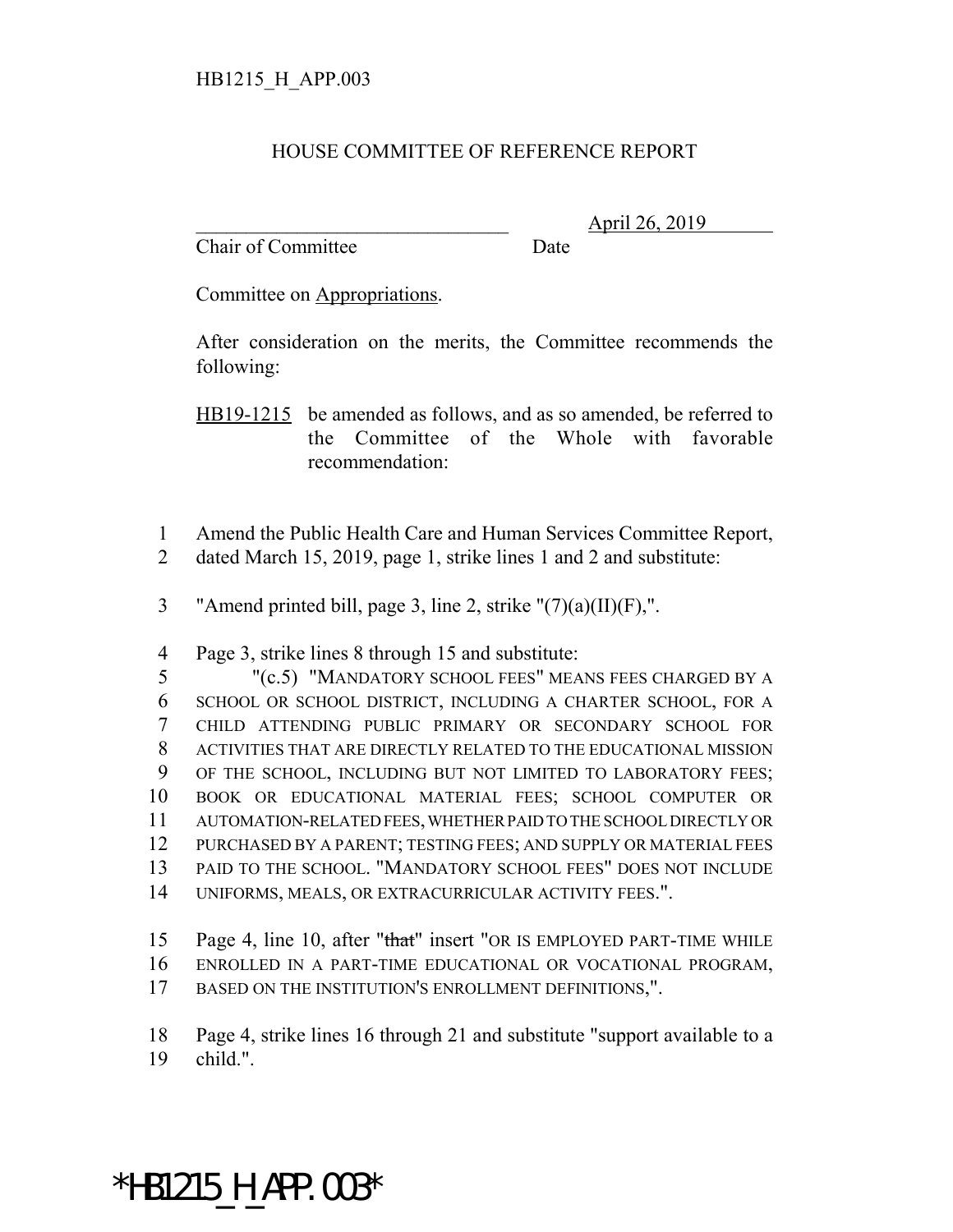- Page 5, strike "ASSETS AND RESIDENCE;" and substitute "ASSETS;".
- Page 5, after line 5, insert "(B) RESIDENCE;".
- Reletter succeeding sub-subparagraphs accordingly.
- Page 5, line 16, strike "WILLING TO HIRE THE PARENT" and substitute "HIRING IN THE COMMUNITY, WITHOUT CHANGING EXISTING LAW REGARDING THE BURDEN OF PROOF;".
- 7 Page 6, strike lines 22 through 27 and substitute "required of the obligor. The minimum order amount shall not apply when each parent keeps the children more than ninety-two overnights each year as defined in 10 paragraph (h) of subsection  $(3)$  SUBSECTION  $(3)(h)$  of this section. In no case, however, shall the amount of child support ordered to be paid exceed the amount of child support that would otherwise be ordered to be paid if the parents did not share physical custody.".
- Page 7, strike lines 1 through 3.
- Page 8, line 9, strike "IF AN OBLIGOR'S" and substitute "FOR AN OBLIGOR WITH AN".
- Page 8, line 10, strike "IS" and substitute "OF".".
- Page 1 of the committee report, strike lines 4 through 15 and substitute:

 "Page 8, strike lines 16 through 25 and substitute "(9) to (11) of this section, IF, AFTER THESE ADJUSTMENTS ARE MADE, THE OBLIGOR'S CHILD SUPPORT AMOUNT DOES NOT EXCEED TWENTY PERCENT OF THE OBLIGOR'S ADJUSTED GROSS INCOME. ADJUSTMENTS MUST NOT BE MADE TO THE OBLIGOR'S CHILD SUPPORT AMOUNT PURSUANT TO THIS SUBSECTION (7)(a)(II)(C) IF, WITHIN THE SAME CHILD SUPPORT ORDER, THE NUMBER OF CHILDREN FOR WHOM A DUTY OF SUPPORT IS OWED RESULTS IN A CHILD SUPPORT OBLIGATION THAT EXCEEDS TWENTY PERCENT OF THE OBLIGOR'S ADJUSTED GROSS INCOME. The low-income adjustment shall not apply when each parent keeps the children more than ninety-two overnights each year as defined in subsection (8) of this section, In no case, however, shall the amount of child support ordered to be paid exceed the amount of child support that would otherwise be ordered to be paid if the parents did not share physical custody.".

\*HB1215 H APP.003\*  $-2$ -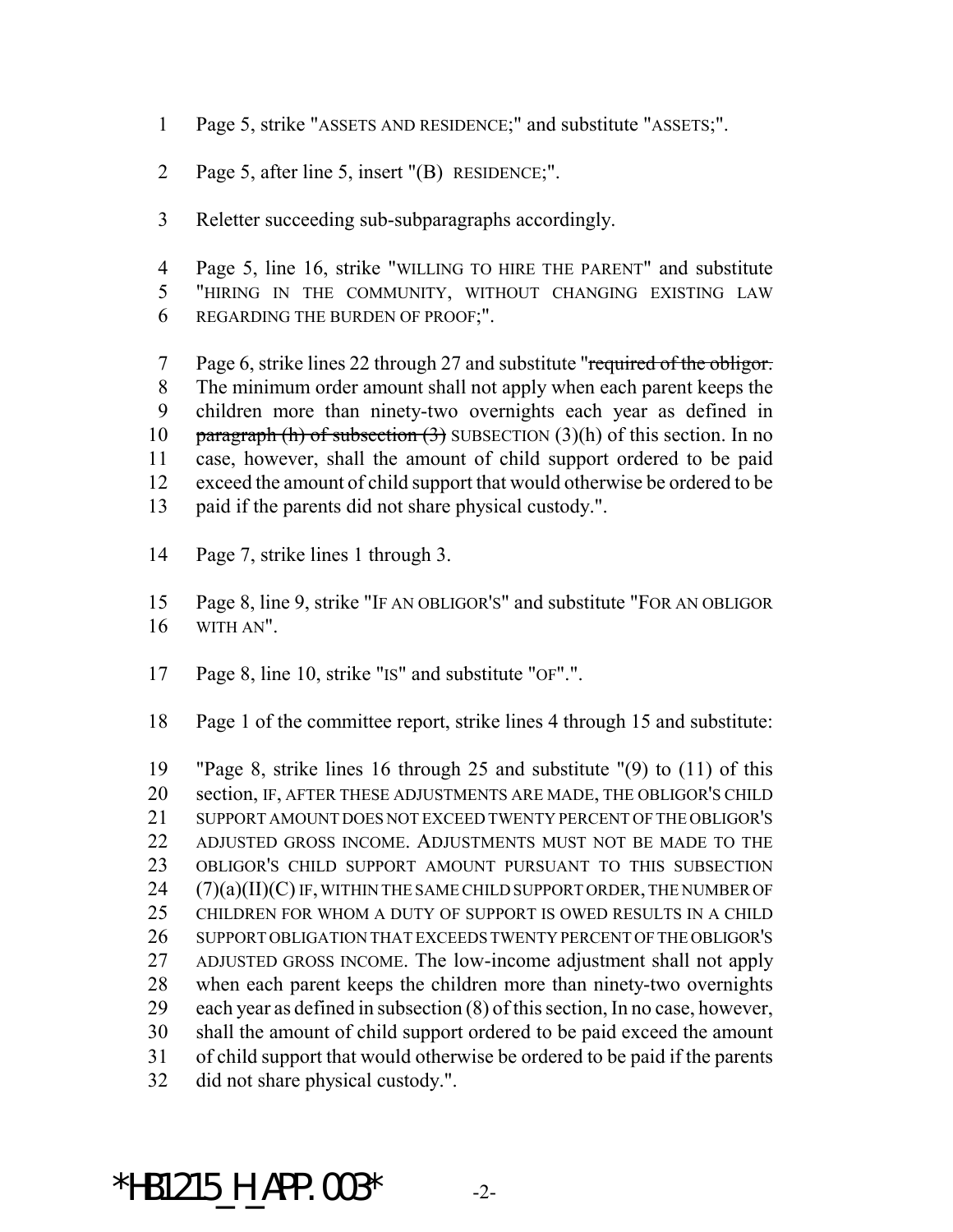- Page 9, strike lines 18 through 27.
- Page 10, strike line 1.
- Page 33, strike lines 5 and 6 and substitute "**updates.** (g) FOR PURPOSES
- OF CALCULATING CHILD SUPPORT, WHEN TWO OR MORE".
- Page 33, strike line 10 and substitute "OVERNIGHTS USED TO DETERMINE CHILD SUPPORT".
- Page 33, strike lines 14 through 26.
- Strike page 34.
- Page 35, strike lines 1 through 21.
- Page 37, line 8, after the period add "AFTER THE PERIODIC REVIEW DESCRIBED IN THIS SECTION, THE COMMISSION SHALL SUBMIT A REPORT TO THE GOVERNOR AND TO THE GENERAL ASSEMBLY EXPLAINING THE
- COMMISSION'S RECOMMENDATIONS.".".
- Page 1 of the committee report, line 18, strike "(4)" and substitute "(4); and **add** (5)".
- Page 1 of the committee report, line 19, strike "**services.**" and substitute "**services - child support DRA fee cash fund.**".
- Page 2 of the committee report, line 5, strike "threshold."." and substitute "threshold.
- 20 (5) THERE IS CREATED IN THE STATE TREASURY THE CHILD 21 SUPPORT DRA FEE CASH FUND, REFERRED TO IN THIS SUBSECTION (5) AS 22 THE "FUND". THE FUND CONSISTS OF MONEY CREDITED TO THE FUND FROM THE STATE SHARE, IF ANY, OF FEES COLLECTED PURSUANT TO THIS SECTION AND ANY OTHER MONEY THAT THE GENERAL ASSEMBLY MAY APPROPRIATE OR TRANSFER TO THE FUND. THE STATE TREASURER SHALL CREDIT ALL INTEREST AND INCOME DERIVED FROM THE DEPOSIT AND INVESTMENT OF 27 MONEY IN THE FUND TO THE FUND. SUBJECT TO ANNUAL APPROPRIATION BY THE GENERAL ASSEMBLY, THE STATE DEPARTMENT MAY EXPEND MONEY FROM THE FUND FOR PROGRAM OPERATIONS."."
- Page 2 of the committee report, after line 6 insert:

\*HB1215 H APP.003\*  $-3$ -